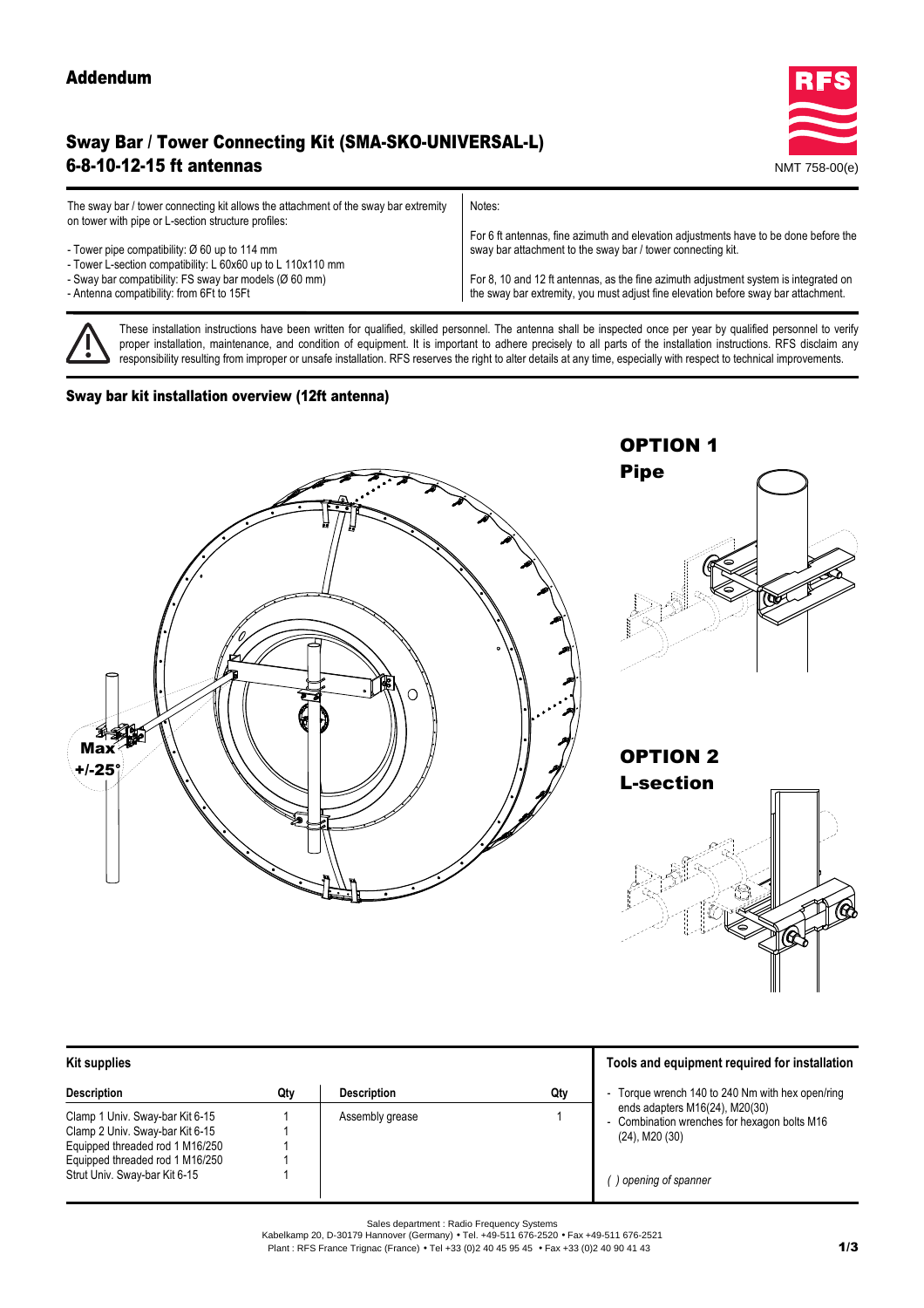## OPTION 1 - Sway bar kit installation on pipes - from Ø60 up to Ø114.3 mm

Done for 6ft antenna sway-bar - Same principle for 8-10-12ft antenna sway-bars including azimuth adjustment.

**Preparation** 



Assembly



1

 $\overline{\mathbb{C}}$ 





NMT 758-00e 2/3